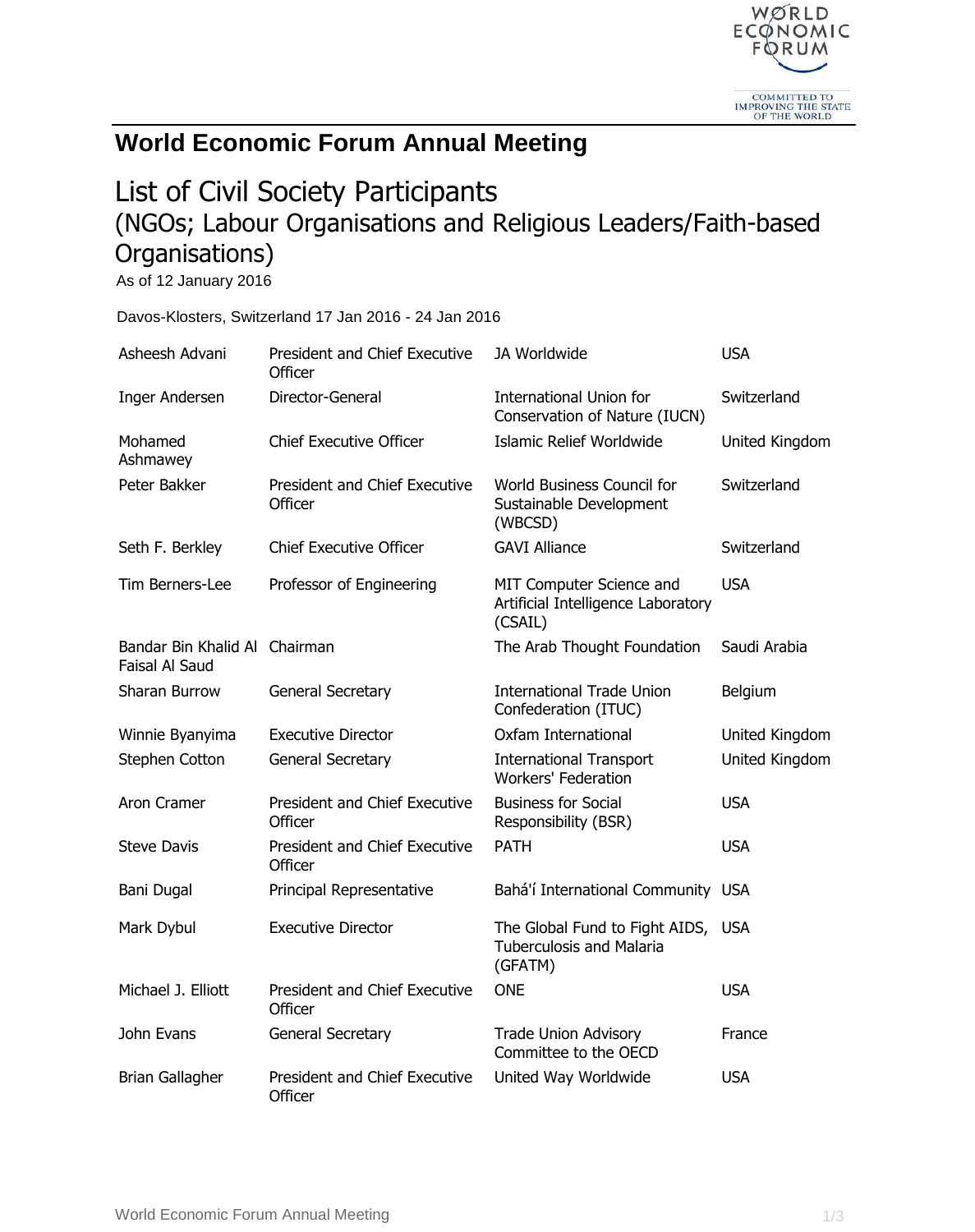

COMMITTED TO<br>IMPROVING THE STATE<br>OF THE WORLD

|                            | Pinchas Goldschmidt Chief Rabbi and President               | Conference of European Rabbis Russian Federation                                |                    |
|----------------------------|-------------------------------------------------------------|---------------------------------------------------------------------------------|--------------------|
| Brian J. Grim              | President                                                   | Religious Freedom & Business<br>Foundation                                      | <b>USA</b>         |
| Gary A. Haugen             | President and Chief Executive<br>Officer                    | <b>International Justice Mission</b><br>(IJM)                                   | <b>USA</b>         |
| Ahmad Iravani              | President and Executive<br>Director                         | Center for the Study of Islam<br>and the Middle East (CSIME)                    | <b>USA</b>         |
| Wolfgang Jamann            | Secretary-General and Chief<br><b>Executive Officer</b>     | Care International                                                              | Switzerland        |
| Kevin Jenkins              | President and Chief Executive<br>Officer                    | <b>World Vision International</b>                                               | United Kingdom     |
| Philip J. Jennings         | General Secretary                                           | <b>UNI Global Union</b>                                                         | Switzerland        |
| Neal Keny-Guyer            | <b>Chief Executive Officer</b>                              | <b>Mercy Corps</b>                                                              | <b>USA</b>         |
| Khalid Koser               | <b>Executive Director</b>                                   | Global Community Engagement Switzerland<br>and Resilience Fund (GCERF)          |                    |
| Rikio Kozu                 | President                                                   | Japanese Trade Union<br>Confederation (Jtuc-Rengo)                              | Japan              |
| Marco Lambertini           | Director-General                                            | <b>WWF International</b>                                                        | Switzerland        |
| Fred Leeuwen               | General Secretary                                           | <b>Education International</b>                                                  | Belgium            |
| Laura Liswood              | Secretary-General                                           | Council of Women World<br>Leaders                                               | <b>USA</b>         |
| Joanne Liu                 | <b>International President</b>                              | Médecins Sans Frontières                                                        | Switzerland        |
| Ellen MacArthur            | Founder                                                     | Ellen MacArthur Foundation                                                      | United Kingdom     |
| Anna Macdonald             | Director, Secretariat                                       | <b>Control Arms</b>                                                             | <b>USA</b>         |
| Ricardo Meléndez-<br>Ortiz | <b>Chief Executive</b>                                      | <b>International Centre for Trade</b><br>and Sustainable Development<br>(ICTSD) | Switzerland        |
| David Miliband             | President                                                   | <b>International Rescue Committee USA</b>                                       |                    |
| Sam Muller                 | Director                                                    | Hague Institute for the<br>Internationalisation of Law                          | Netherlands        |
| Victor Ochen               | <b>Executive Director</b>                                   | African Youth Initiative<br>Network-Uganda                                      | Uganda             |
| <b>Toby Porter</b>         | <b>Chief Executive Officer</b>                              | HelpAge International                                                           | United Kingdom     |
| Jyrki Raina                | General Secretary                                           | IndustriAll Global Union                                                        | Switzerland        |
| Jonathan Reckford          | <b>Chief Executive Officer</b>                              | Habitat for Humanity<br>International (HFH)                                     | <b>USA</b>         |
| Diane Regas                | <b>Executive Director</b>                                   | <b>Environmental Defense Fund</b>                                               | <b>USA</b>         |
| Matthieu Ricard            | President                                                   | Karuna-Shechen                                                                  | France             |
| David Rosen                | Rabbi and International<br>Director, Interreligious Affairs | American Jewish Committee<br>(AJC)                                              | Israel             |
| Kenneth Roth               | <b>Executive Director</b>                                   | Human Rights Watch                                                              | <b>USA</b>         |
| Marcelo Sanchez            | Bishop-Secretary                                            | Pontifical Academy of Sciences                                                  | Vatican City State |